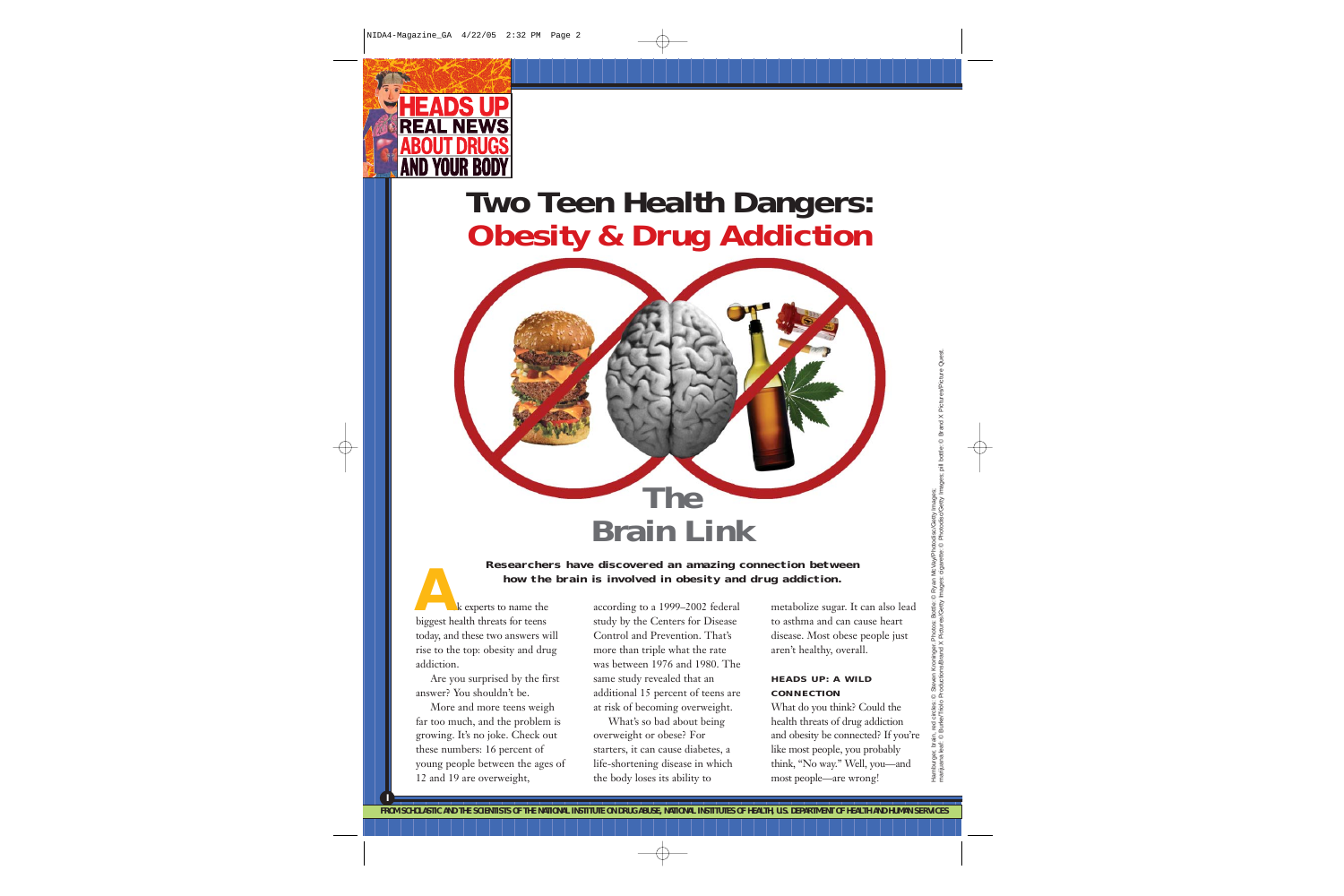## **WWW.SCHOLASTIC.COM/HEADSUP**

Think about it. People addicted to drugs and those who suffer from obesity have at least one thing in common. It can be extremely hard for them to stop doing things that they know are harming them. For the drug abuser, it's taking drugs. For the obese person, it's usually excessive eating (although there are other factors as well, as we'll learn). NIDA researchers decided to find out if and how the two disorders could be related. Their amazing new findings indicate that there is a link. If you think back to what you've learned from earlier articles in this series, you can probably guess what the link is. Got it? It's dopamine and the brain.

Researchers are discovering that obesity (like drug addiction) is, at least in part, a brain disease.

#### **HEADS UP: SEE SCIENCE IN ACTION!**

How did researchers find the obesity-addiction link? They started by reviewing what they already knew: Dopamine is a brain chemical that stimulates pleasurable feelings. When dopamine binds to special structures in your brain—called D2 receptors—it activates the brain's reward circuits. The end result? You feel good.

For some time now, researchers have known that people who are addicted to alcohol, cocaine, and other drugs tend to have a lowerthan-average number of D2 receptors in their brains. That makes sense when you think about it. If you have a shortage of D2 receptors, it's harder for you to feel good. It's harder for dopamine to find a D2 receptor to bind to, so it

takes more dopamine for you to feel pleasure. As it happens, most drugs of abuse cause a flood of dopamine in the brain. Taking drugs makes people feel better—in the immediate short term.

Researchers also knew that eating can stimulate the production of dopamine in the brain. Could it be that obese people suffer from a shortage of D2 receptors? They might need to overeat to get feelings of pleasure from food.

Using PET scanners to look inside the brains of obese and nonobese people, researchers Nora Volkow, M.D., who is now the director of NIDA, and Gene-Jack Wang, M.D., found that obese people do have lowered numbers of D2 receptors. In fact, Drs.Volkow and Wang's research at Brookhaven National Laboratory in New York showed that the more obese the person, the lower the number of D2 receptors. "The low number of receptors in obese people might be causing them to overeat," says Dr. Wang. "They might be doing it to compensate for reduced stimulation in their brain's reward circuits."

Dr. Volkow adds, "An individual who has low sensitivity to normal



These composite brain-scan images show that obese individuals have significantly fewer dopamine receptors than control subjects. Dopamine receptors transmit pleasurable feelings from basic activities such as eating. Low levels of these receptors have also been found in people addicted to drugs of abuse. The reduced reward experienced by people with this deficiency may make them more likely to engage in addictive behaviors.

# **Cutting Edge**

**How Do You Design an Experiment?**



By using their knowledge of addiction and how the brain works, Dr. Volkow and her colleagues had an idea: Maybe obese people have low numbers of D2 dopamine receptors in their brains—just like drug addicts. How did the researchers test their theory? They used the scientific method. The scientific method—which scientists in all disciplines have followed for hundreds of years—has four steps.

**1. OBSERVE** Researchers observed that D2 receptor levels are lower than normal in many drug abusers.

**2. QUESTION** Researchers raised the question of whether obese people, whose behavior can be described as "addictive," might also have low D2 levels.

**3. PREDICT** Researchers came up with a hypothesis: People suffering from obesity will have lower D2 levels than people whose weight is normal.

**4. TEST** Researchers took PET scans of obese adults to see how many D2 receptors they had.

The researchers validated the experiment by testing a control group—a similarly made up group of non-obese people. Accurate results from the obese group are only obtainable by looking at the results from the control group. The researchers also made sure the experiment was quantitative. In other words, they made exact measurements. (It wouldn't have been enough to say, "There were oodles of D2 receptors in that thin woman's brain.") Finally, the experiment was valid because it was set up in a way that was replicable it could be repeated and tested by other scientists.

**II**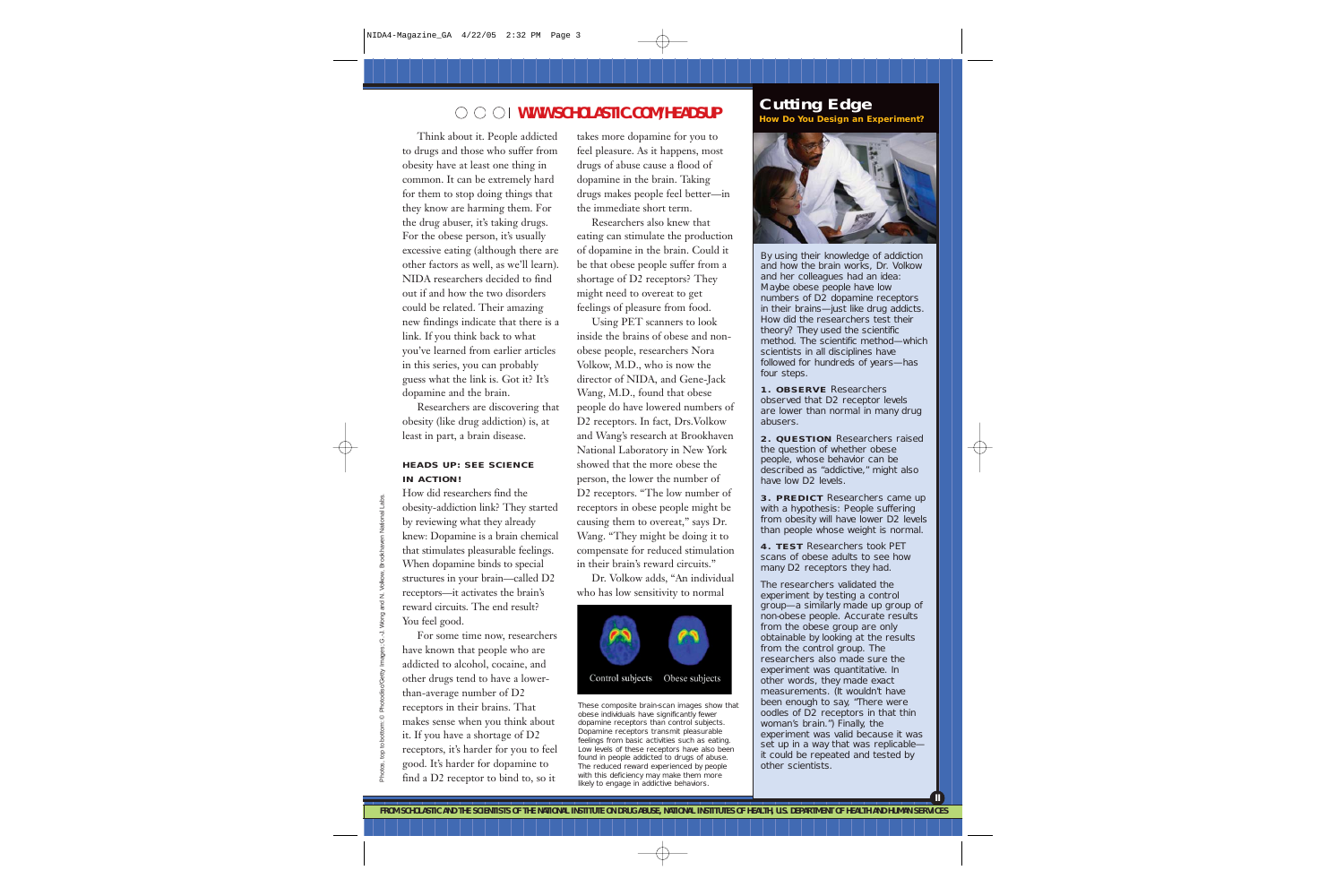

stimuli learns behaviors, such as abusing drugs or overeating, that will activate them."

#### **HEADS UP: ADDICTION MAY CAUSE THE DAMAGE**

Just because obese people and drug addicts share a shortage of D2 receptors, does that mean their disorders are caused by the lack of receptors? Not necessarily. It's a classic "chicken-and-egg" question. In other words, which comes first—the addictive behavior or the D2 shortage? Maybe the addictive behavior causes the shortage. Or . . . maybe the shortage causes the behavior?

Dr. Wang says an experiment with animals indicates that "having plenty of D2 receptors does protect against drug abuse and obesity." So, that's some evidence that the D2 shortage causes the behavior. The experiment Dr. Wang is talking about worked like this: Panayotis K. Thanos, a Brookhaven National Laboratory researcher, trained rats to regularly take alcohol, then introduced additional D2 receptors into their brains. As soon as the receptors took hold, the rats' consumption of alcohol decreased. Dr. Wang says researchers have had similar findings involving cocaine and food.

Case closed? Not exactly. Scientists also know that the flood of dopamine in the brain that drug abuse causes can overstimulate the reward pathways—and cause a reduction in D2 receptors in abusers'

brains. "In the end, people who become addicted could be much worse off biologically than when they started," says Joseph Frascella, Ph.D., of NIDA's Division of Treatment Research and Development.

#### **HEADS UP: CHECK OUT THE DIFFERENCES**

Of course, there are major differences between drug addiction and obesity. For one, according to Dr. Wang, obesity is not all about the brain. "You have to consider a person's metabolism and other genetic issues," he says. "The brain chemistry is just part of the picture." Dr. Wang adds that it's not accurate to describe an obese person as a "food addict." Rather, one should say that overeating is an "addictive behavior."

Also, drug addiction seems to

### **Wake-Up Call How Much Is Too Much?**

What's the difference between being overweight and "just a bit chunky"? The Centers for Disease Control and Prevention has very strict definitions of weight-related terms. They're not based on how a person looks in jeans, they're calculated using height, weight, and for people under 21—age and gender.

If you're worried that you have a weight problem, you should talk to a health professional. He or she will likely determine your body mass index (BMI) using this formula:

 $BMI =$   $\frac{1}{2}$   $\times$  703 (Weight in Pounds) ((Height in Inches) **x** (Height in Inches))

With your BMI and a specially made chart, the health professional can determine what percentile your BMI falls into. The percentile shows how your BMI compares with that of other teens of the same gender and age.

- BMI value at or above the 95th percentile is considered overweight.
- BMI value between the 85th and 95th percentiles is considered at risk for becoming overweight.
- BMI value between the 6th and 84th percentiles is considered healthy.
- BMI value below the 6th percentile is considered underweight.

**III**

As you may have noticed, there is no "obese" category for teens. That's because, unlike adults, young people's bodies are growing and changing. Once you reach adulthood, your body levels off. But teens who are overweight not only face health problems, they are also at higher risk for becoming obese as adults.



As BMI increases in adults, so does risk of the following:

- **premature death**
- **diabetes**
- **cardiovascular disease**
- **high blood pressure**
- **arthritis**
- **certain cancers**

If it turns out that you do have a weight problem, you and your parents can talk with your health professional about what actions you can take to improve your health.

@ Thinkstock/Getty Images © Thinkstock/Getty Images